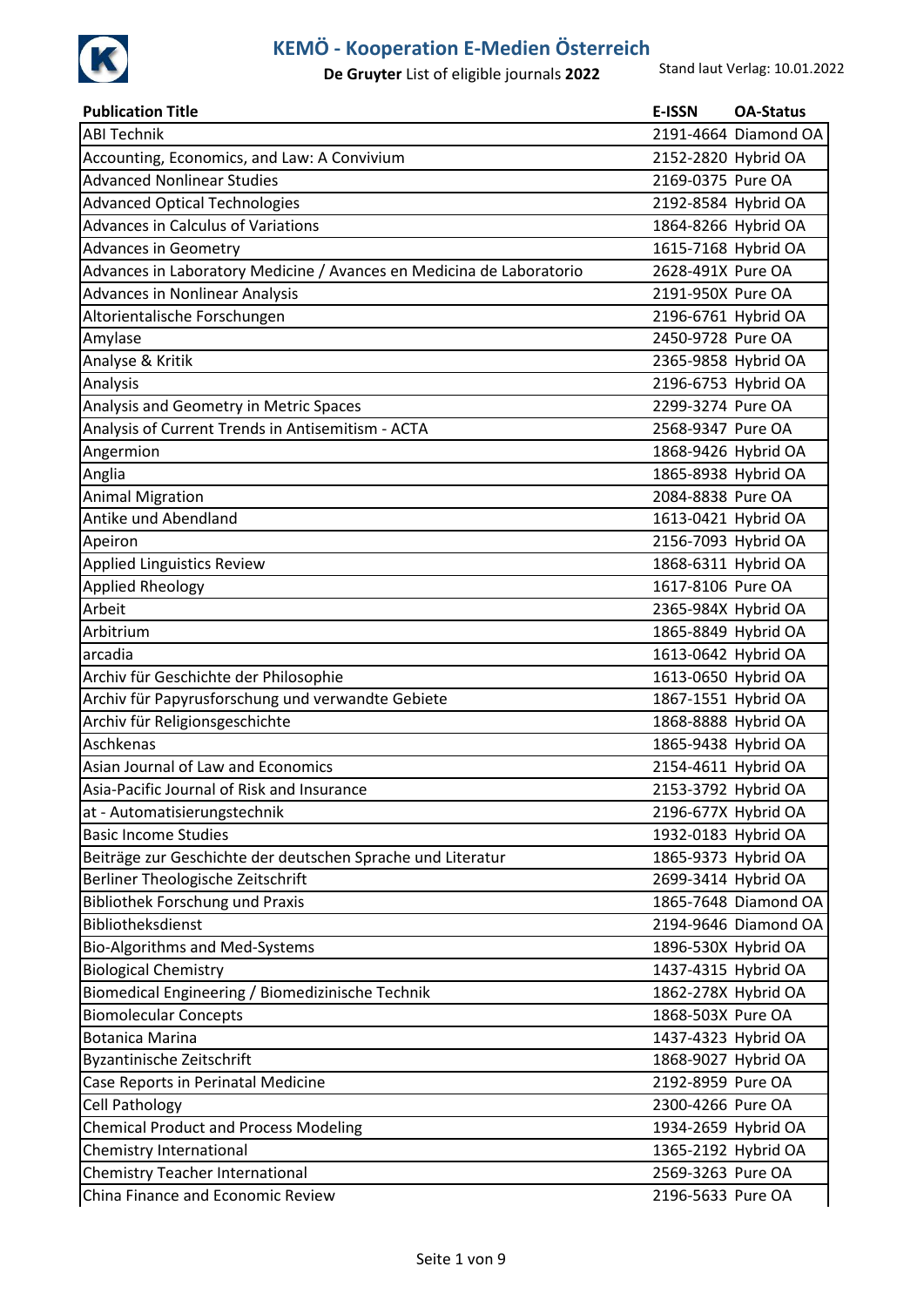

| <b>Publication Title</b>                                 | <b>E-ISSN</b>       | <b>OA-Status</b> |
|----------------------------------------------------------|---------------------|------------------|
| <b>Chinese and Arab Studies</b>                          | 2747-7460 Pure OA   |                  |
| Chinese as a Second Language Research                    | 2193-2271 Hybrid OA |                  |
| Chinese Journal of Applied Linguistics                   | 2192-9513 Hybrid OA |                  |
| <b>Chinese Journal of Slavic Studies</b>                 | 2747-7487 Pure OA   |                  |
| <b>Chinese Semiotic Studies</b>                          | 2198-9613 Hybrid OA |                  |
| Clinical Chemistry and Laboratory Medicine (CCLM)        | 1437-4331 Hybrid OA |                  |
| Cognitive Linguistics                                    | 1613-3641 Hybrid OA |                  |
| <b>Cognitive Semiotics</b>                               | 2235-2066 Hybrid OA |                  |
| Communications                                           | 1613-4087 Hybrid OA |                  |
| Comparative Southeast European Studies                   | 2701-8202 Pure OA   |                  |
| <b>Complex Manifolds</b>                                 | 2300-7443 Pure OA   |                  |
| <b>Computational and Mathematical Biophysics</b>         | 2544-7297 Pure OA   |                  |
| Computational Methods in Applied Mathematics             | 1609-9389 Hybrid OA |                  |
| Concrete Operators                                       | 2299-3282 Pure OA   |                  |
| Corpus Linguistics and Linguistic Theory                 | 1613-7035 Hybrid OA |                  |
| <b>Corrosion Reviews</b>                                 | 2191-0316 Hybrid OA |                  |
| <b>Culture as Text</b>                                   | 2750-2562 Pure OA   |                  |
| <b>Current Directions in Biomedical Engineering</b>      | 2364-5504 Pure OA   |                  |
| <b>Curved and Layered Structures</b>                     | 2353-7396 Pure OA   |                  |
| Demonstratio Mathematica                                 | 2391-4661 Pure OA   |                  |
| Dependence Modeling                                      | 2300-2298 Pure OA   |                  |
| Der Islam                                                | 1613-0928 Hybrid OA |                  |
| Deutsche Zeitschrift für Philosophie                     | 2192-1482 Hybrid OA |                  |
| Deutsche Zeitschrift für Wirtschafts- und Insolvenzrecht | 1612-7056 Hybrid OA |                  |
| Deutsches Dante-Jahrbuch                                 | 2194-4059 Hybrid OA |                  |
| Diagnosis                                                | 2194-802X Hybrid OA |                  |
| Dialectologia et Geolinguistica                          | 1867-0903 Hybrid OA |                  |
| <b>Dimensions</b>                                        | 2747-5093 Pure OA   |                  |
| <b>Discrete Mathematics and Applications</b>             | 1569-3929 Hybrid OA |                  |
| Drug Metabolism and Personalized Therapy                 | 2363-8915 Hybrid OA |                  |
| Eastern European Holocaust Studies                       | 2749-9030 Pure OA   |                  |
| Economics. The Open-Access, Open-Assessment Journal      | 1864-6042 Pure OA   |                  |
| editio                                                   | 1865-9446 Hybrid OA |                  |
| <b>Electrochemical Energy Technology</b>                 | 2300-3545 Pure OA   |                  |
| Elenchos                                                 | 2037-7177 Hybrid OA |                  |
| <b>Energy Harvesting and Systems</b>                     | 2329-8766 Pure OA   |                  |
| Entrepreneurship Research Journal                        | 2157-5665 Hybrid OA |                  |
| Epidemiologic Methods                                    | 2161-962X Hybrid OA |                  |
| e-Polymers                                               | 1618-7229 Pure OA   |                  |
| <b>Etruscan and Italic Studies</b>                       | 2566-9109 Hybrid OA |                  |
| European Company and Financial Law Review                | 1613-2556 Hybrid OA |                  |
| <b>European Journal of Applied Linguistics</b>           | 2192-953X Hybrid OA |                  |
| European Journal of Scandinavian Studies                 | 2191-9402 Hybrid OA |                  |
| European Property Law Journal                            | 2190-8362 Hybrid OA |                  |
| European Review of Contract Law                          | 1614-9939 Hybrid OA |                  |
| European Tort Law Yearbook                               | 2190-7781 Hybrid OA |                  |
| Fabula                                                   | 1613-0464 Hybrid OA |                  |
| Feministische Studien                                    | 2365-9920 Hybrid OA |                  |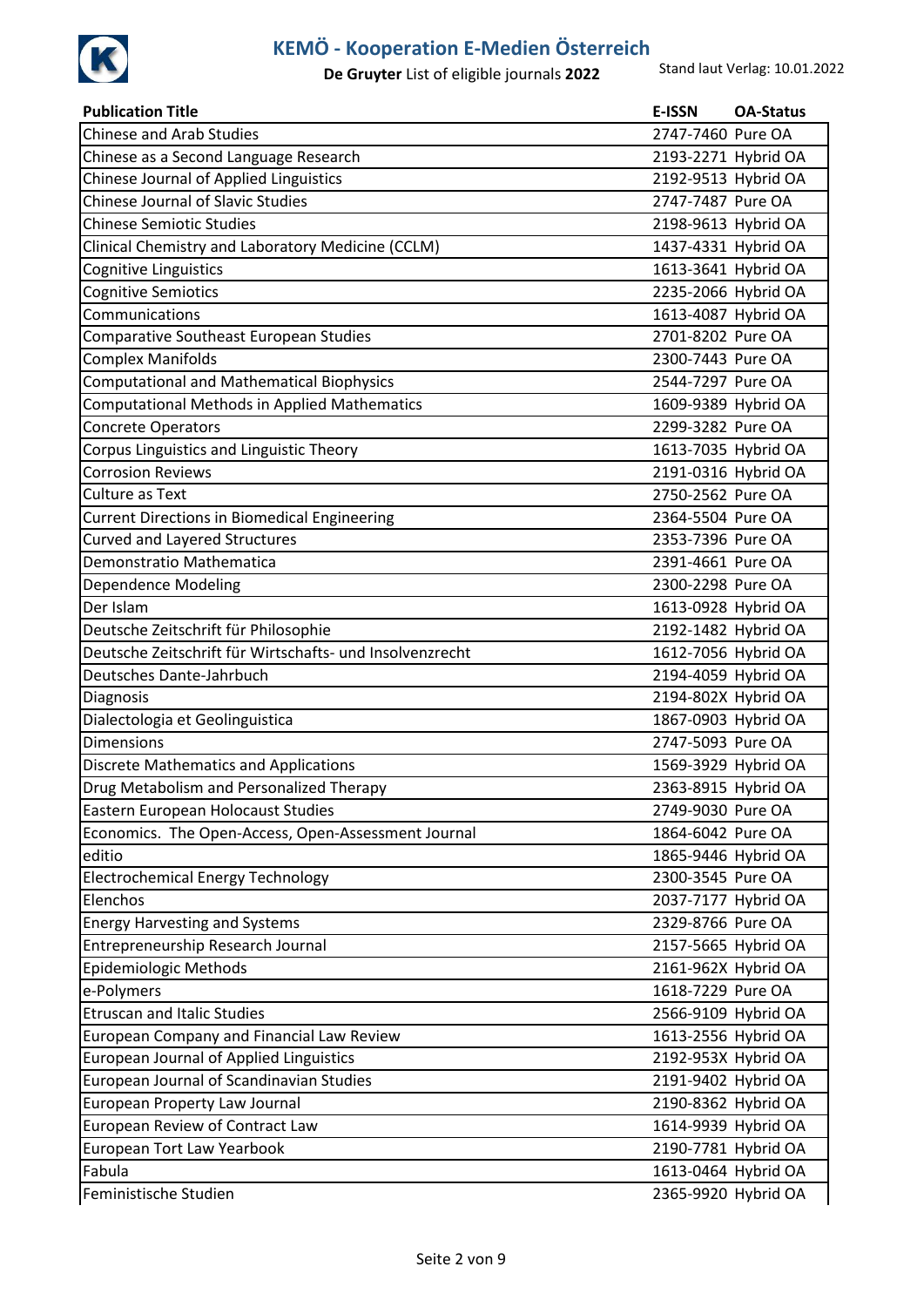

| <b>Publication Title</b>                                             | <b>E-ISSN</b>       | <b>OA-Status</b>    |
|----------------------------------------------------------------------|---------------------|---------------------|
| Folia Linguistica                                                    | 1614-7308 Hybrid OA |                     |
| Forschungsjournal Soziale Bewegungen                                 | 2365-9890 Hybrid OA |                     |
| Forum for Health Economics & Policy                                  |                     | 1558-9544 Hybrid OA |
| Forum Mathematicum                                                   |                     | 1435-5337 Hybrid OA |
| Frequenz                                                             |                     | 2191-6349 Hybrid OA |
| Frühmittelalterliche Studien                                         |                     | 1613-0812 Hybrid OA |
| Georgian Mathematical Journal                                        | 1572-9176 Hybrid OA |                     |
| <b>German Economic Review</b>                                        |                     | 1468-0475 Hybrid OA |
| <b>Global Chinese</b>                                                |                     | 2199-4382 Hybrid OA |
| <b>Global Jurist</b>                                                 |                     | 1934-2640 Hybrid OA |
| Glottotheory                                                         |                     | 2196-6907 Hybrid OA |
| <b>Green Processing and Synthesis</b>                                | 2191-9550 Pure OA   |                     |
| Helia                                                                |                     | 2197-0483 Hybrid OA |
| <b>Heterocyclic Communications</b>                                   | 2191-0197 Pure OA   |                     |
| <b>High Temperature Materials and Processes</b>                      | 2191-0324 Pure OA   |                     |
| Historische Zeitschrift                                              | 2196-680X Hybrid OA |                     |
| Holzforschung                                                        |                     | 1437-434X Hybrid OA |
| Hormone Molecular Biology and Clinical Investigation                 |                     | 1868-1891 Hybrid OA |
| <b>HTM Journal of Heat Treatment and Materials</b>                   |                     | 2194-1831 Hybrid OA |
| Hugoye: Journal of Syriac Studies                                    | 1097-3702 Pure OA   |                     |
| <b>Human Affairs</b>                                                 |                     | 1337-401X Hybrid OA |
| <b>HUMOR</b>                                                         |                     | 1613-3722 Hybrid OA |
| Iberoromania                                                         |                     | 1865-9039 Hybrid OA |
| <b>ICL Journal</b>                                                   |                     | 1995-5855 Hybrid OA |
| i-com                                                                |                     | 2196-6826 Hybrid OA |
| Indogermanische Forschungen                                          |                     | 1613-0405 Hybrid OA |
| <b>Information - Wissenschaft &amp; Praxis</b>                       |                     | 1619-4292 Hybrid OA |
| Informationen Deutsch als Fremdsprache                               | 2511-0853 Hybrid OA |                     |
| <b>Innovative Surgical Sciences</b>                                  | 2364-7485 Pure OA   |                     |
| Interacción sino-iberoamericana/Sino-Ibero American Interaction      | 2747-7479 Pure OA   |                     |
| <b>Intercultural Pragmatics</b>                                      |                     | 1613-365X Hybrid OA |
| International Journal of Adolescent Medicine and Health              |                     | 2191-0278 Hybrid OA |
| International Journal of Chemical Reactor Engineering                |                     | 1542-6580 Hybrid OA |
| International Journal of Emerging Electric Power Systems             |                     | 1553-779X Hybrid OA |
| International Journal of Food Engineering                            |                     | 1556-3758 Hybrid OA |
| <b>International Journal of Legal Discourse</b>                      |                     | 2364-883X Hybrid OA |
| International Journal of Materials Research                          |                     | 2195-8556 Hybrid OA |
| International Journal of Nonlinear Sciences and Numerical Simulation |                     | 2191-0294 Hybrid OA |
| International Journal of Nursing Education Scholarship               |                     | 1548-923X Hybrid OA |
| International Journal of Practical Theology                          |                     | 1612-9768 Hybrid OA |
| International Journal of the Sociology of Language                   |                     | 1613-3668 Hybrid OA |
| International Journal of Turbo & Jet-Engines                         |                     | 2191-0332 Hybrid OA |
| <b>International Polymer Processing</b>                              |                     | 2195-8602 Hybrid OA |
| <b>International Public History</b>                                  |                     | 2567-1111 Hybrid OA |
| International Review of Applied Linguistics in Language Teaching     |                     | 1613-4141 Hybrid OA |
| Internationales Archiv für Sozialgeschichte der deutschen Literatur  |                     | 1865-9128 Hybrid OA |
| Internationales Jahrbuch für Medienphilosophie                       |                     | 2196-6834 Hybrid OA |
| Internationales Jahrbuch für philosophische Anthropologie            |                     | 2192-4287 Hybrid OA |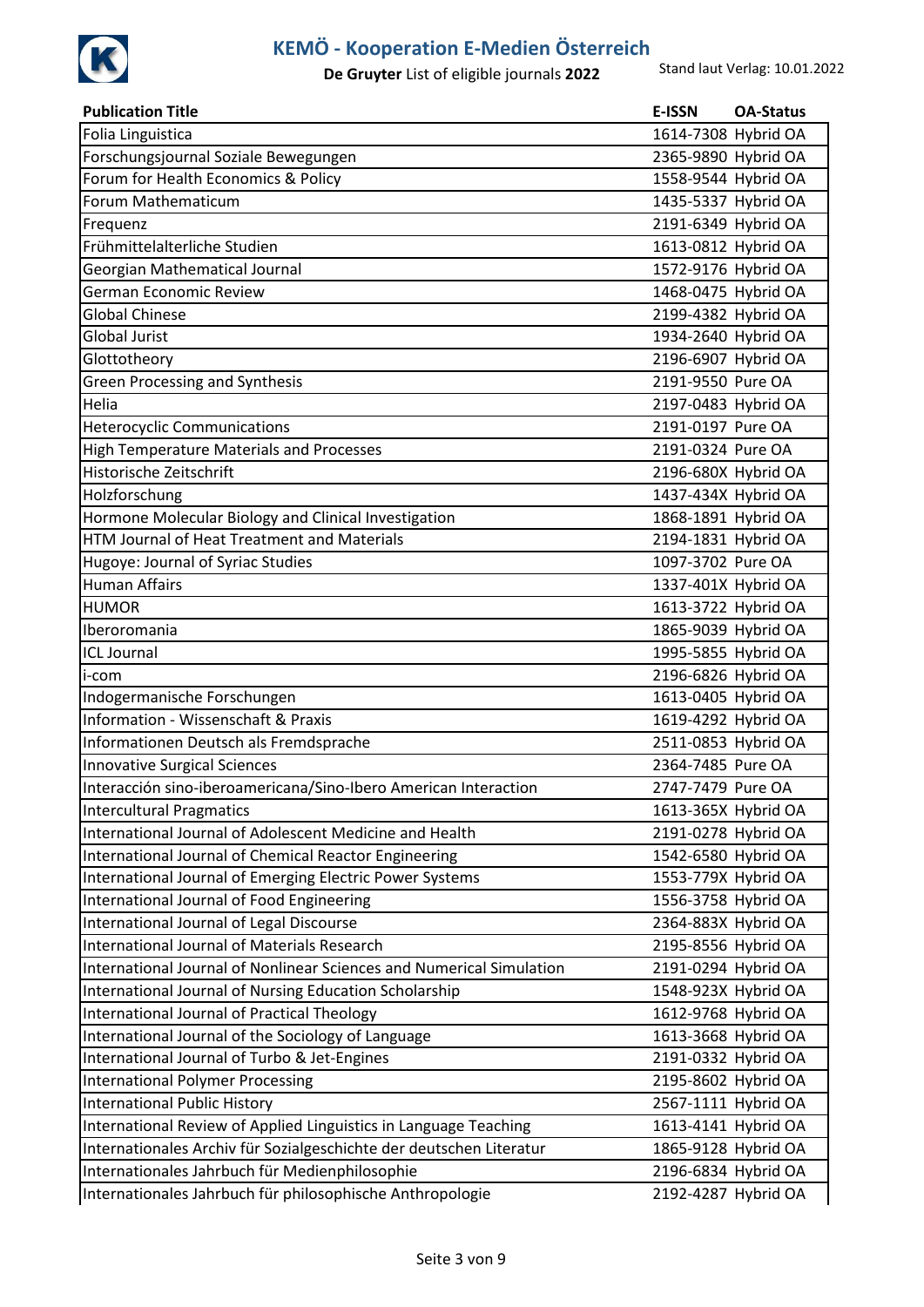

| <b>Publication Title</b>                                            | <b>E-ISSN</b>       | <b>OA-Status</b>     |
|---------------------------------------------------------------------|---------------------|----------------------|
| it - Information Technology                                         | 2196-7032 Hybrid OA |                      |
| Jahrbuch der Juristischen Zeitgeschichte                            | 1869-6902 Hybrid OA |                      |
| Jahrbuch der Raabe-Gesellschaft                                     | 1865-8857 Hybrid OA |                      |
| Jahrbuch für die Geschichte Mittel- und Ostdeutschlands             | 2191-9909 Hybrid OA |                      |
| Jahrbuch für Germanistische Sprachgeschichte                        | 1869-7046 Hybrid OA |                      |
| Jahrbuch für Wirtschaftsgeschichte / Economic History Yearbook      | 2196-6842 Hybrid OA |                      |
| Jahrbuch für Wissenschaft und Ethik                                 | 1613-1142 Hybrid OA |                      |
| Jahrbücher für Nationalökonomie und Statistik                       | 2366-049X Hybrid OA |                      |
| Journal der Juristischen Zeitgeschichte                             | 1868-8810 Hybrid OA |                      |
| Journal des Économistes et des Études Humaines                      | 2153-1552 Hybrid OA |                      |
| Journal for the History of Modern Theology / Zeitschrift für Neuere |                     |                      |
| Theologiegeschichte                                                 | 1612-9776 Hybrid OA |                      |
| Journal für die reine und angewandte Mathematik                     | 1435-5345 Hybrid OA |                      |
| Journal of African Languages and Linguistics                        | 1613-3811 Hybrid OA |                      |
| Journal of Agricultural & Food Industrial Organization              | 1542-0485 Hybrid OA |                      |
| Journal of Ancient History                                          | 2324-8114 Hybrid OA |                      |
| Journal of Ancient Near Eastern History                             | 2328-9562 Hybrid OA |                      |
| Journal of Applied Analysis                                         | 1869-6082 Hybrid OA |                      |
| Journal of Applied Geodesy                                          | 1862-9024 Hybrid OA |                      |
| Journal of Basic and Clinical Physiology and Pharmacology           | 2191-0286 Hybrid OA |                      |
| Journal of Biosecurity, Biosafety and Biodefense Law                | 2154-3186 Hybrid OA |                      |
| Journal of Business Valuation and Economic Loss Analysis            | 1932-9156 Hybrid OA |                      |
| Journal of Causal Inference                                         | 2193-3685 Pure OA   |                      |
| Journal of China Computer-Assisted Language Learning                | 2748-3479 Pure OA   |                      |
| Journal of Complementary and Integrative Medicine                   | 1553-3840 Hybrid OA |                      |
| Journal of Contemporary Drama in English                            | 2195-0164 Hybrid OA |                      |
| Journal of Cultural Interaction in East Asia                        | 2747-7576 Pure OA   |                      |
| Journal of Early Modern Christianity                                | 2196-6656 Hybrid OA |                      |
| Journal of Econometric Methods                                      | 2156-6674 Hybrid OA |                      |
| Journal of English as a Lingua Franca                               | 2191-933X Hybrid OA |                      |
| Journal of European Tort Law                                        | 1868-9620 Hybrid OA |                      |
| Journal of Geodetic Science                                         | 2081-9943 Pure OA   |                      |
| Journal of Globalization and Development                            | 1948-1837 Hybrid OA |                      |
| Journal of Group Theory                                             | 1435-4446 Hybrid OA |                      |
| Journal of Historical Sociolinguistics                              | 2199-2908 Hybrid OA |                      |
| Journal of Homeland Security and Emergency Management               | 1547-7355 Hybrid OA |                      |
| Journal of Imagery Research in Sport and Physical Activity          | 1932-0191 Hybrid OA |                      |
| Journal of Integrative Bioinformatics                               | 1613-4516 Pure OA   |                      |
| Journal of Intelligent Systems                                      | 2191-026X Pure OA   |                      |
| Journal of Inverse and Ill-posed Problems                           | 1569-3945 Hybrid OA |                      |
| Journal of Japanese Linguistics                                     | 2512-1413 Hybrid OA |                      |
| Journal of Laboratory Medicine                                      | 2567-9449 Pure OA   |                      |
| Journal of Language Relationship                                    | 2219-4029 Pure OA   |                      |
| Journal of Latin Linguistics                                        | 2194-8747 Hybrid OA |                      |
| Journal of Literary Semantics                                       |                     | 1613-3838 Hybrid OA  |
| Journal of Literary Theory                                          |                     | 1862-8990 Diamond OA |
| Journal of Mathematical Cryptology                                  | 1862-2984 Pure OA   |                      |
| Journal of Non-Equilibrium Thermodynamics                           | 1437-4358 Hybrid OA |                      |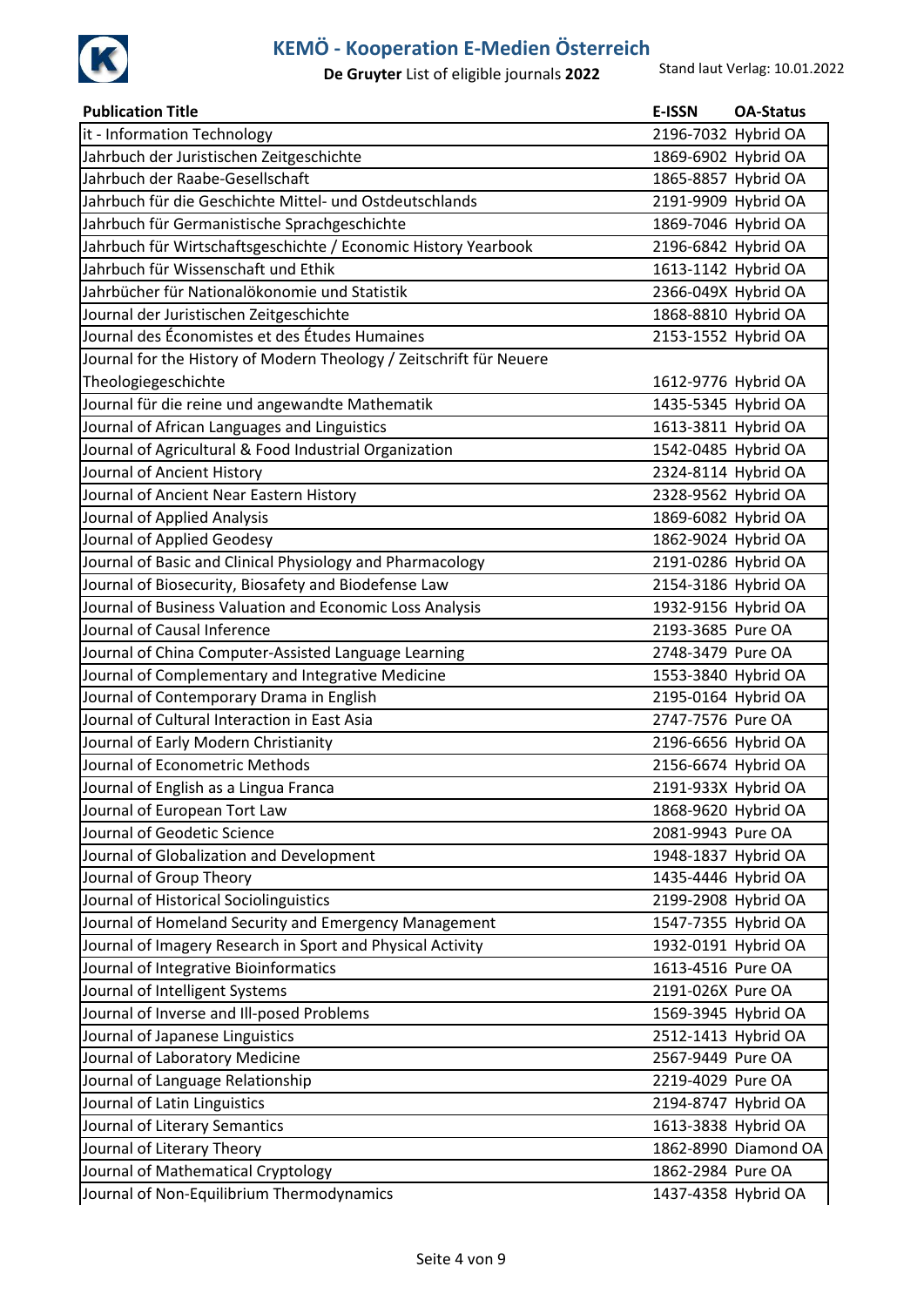

| <b>Publication Title</b>                             | <b>E-ISSN</b>       | <b>OA-Status</b> |
|------------------------------------------------------|---------------------|------------------|
| Journal of Numerical Mathematics                     | 1569-3953 Hybrid OA |                  |
| Journal of Optical Communications                    | 2191-6322 Hybrid OA |                  |
| Journal of Osteopathic Medicine                      | 2702-3648 Pure OA   |                  |
| Journal of Pediatric Endocrinology and Metabolism    | 2191-0251 Hybrid OA |                  |
| Journal of Perinatal Medicine                        | 1619-3997 Hybrid OA |                  |
| Journal of Politeness Research                       | 1613-4877 Hybrid OA |                  |
| Journal of Polymer Engineering                       | 2191-0340 Hybrid OA |                  |
| Journal of Quantitative Analysis in Sports           | 1559-0410 Hybrid OA |                  |
| Journal of South Asian Languages and Linguistics     | 2196-078X Hybrid OA |                  |
| Journal of the Bible and its Reception               | 2329-4434 Hybrid OA |                  |
| Journal of the International Arthurian Society       | 2196-9361 Hybrid OA |                  |
| Journal of the Mechanical Behavior of Materials      | 2191-0243 Pure OA   |                  |
| Journal of Time Series Econometrics                  | 1941-1928 Hybrid OA |                  |
| Journal of Tort Law                                  | 1932-9148 Hybrid OA |                  |
| Journal of Transcendental Philosophy                 | 2626-8329 Hybrid OA |                  |
| Journal of Transcultural Communication               | 2749-4799 Pure OA   |                  |
| Journal of Transition Medicine                       | 2568-2407 Pure OA   |                  |
| Journal of World Languages                           | 2169-8260 Pure OA   |                  |
| Juristische Rundschau                                | 1612-7064 Hybrid OA |                  |
| Kant Yearbook                                        | 1868-4602 Hybrid OA |                  |
| Kant-Studien                                         | 1613-1134 Hybrid OA |                  |
| Kerntechnik                                          | 2195-8580 Hybrid OA |                  |
| Kierkegaard Studies Yearbook                         | 1612-9792 Hybrid OA |                  |
| Klio                                                 | 2192-7669 Hybrid OA |                  |
| <b>KRITERION - Journal of Philosophy</b>             | 1019-8288 Pure OA   |                  |
| Kritikon Litterarum                                  | 1865-7249 Hybrid OA |                  |
| Language Learning in Higher Education                | 2191-6128 Hybrid OA |                  |
| Law & Ethics of Human Rights                         | 1938-2545 Hybrid OA |                  |
| Lebende Sprachen                                     | 1868-0267 Hybrid OA |                  |
| Lexicographica                                       | 1865-9403 Hybrid OA |                  |
| Libri                                                | 1865-8423 Hybrid OA |                  |
| Linguistic Typology                                  | 1613-415X Hybrid OA |                  |
| Linguistics                                          | 1613-396X Hybrid OA |                  |
| <b>Linguistics Vanguard</b>                          | 2199-174X Hybrid OA |                  |
| Lodz Papers in Pragmatics                            | 1898-4436 Hybrid OA |                  |
| Main Group Metal Chemistry                           | 2191-0219 Pure OA   |                  |
| Mammalia                                             | 1864-1547 Hybrid OA |                  |
| Man and the Economy                                  | 2196-9647 Hybrid OA |                  |
| Materialdienst                                       | 2747-6715 Hybrid OA |                  |
| <b>Materials Testing</b>                             | 2195-8572 Hybrid OA |                  |
| <b>Mathematica Slovaca</b>                           | 1337-2211 Hybrid OA |                  |
| Mathematical Morphology - Theory and Applications    | 2353-3390 Pure OA   |                  |
| <b>Medical Review</b>                                | 2749-9642 Pure OA   |                  |
| Medizinische Genetik                                 | 1863-5490 Hybrid OA |                  |
| Metaphysica                                          | 1874-6373 Hybrid OA |                  |
| Militärgeschichtliche Zeitschrift                    | 2196-6850 Hybrid OA |                  |
| Millennium                                           | 1867-0318 Hybrid OA |                  |
| Monatsschrift für Kriminologie und Strafrechtsreform | 2366-1968 Hybrid OA |                  |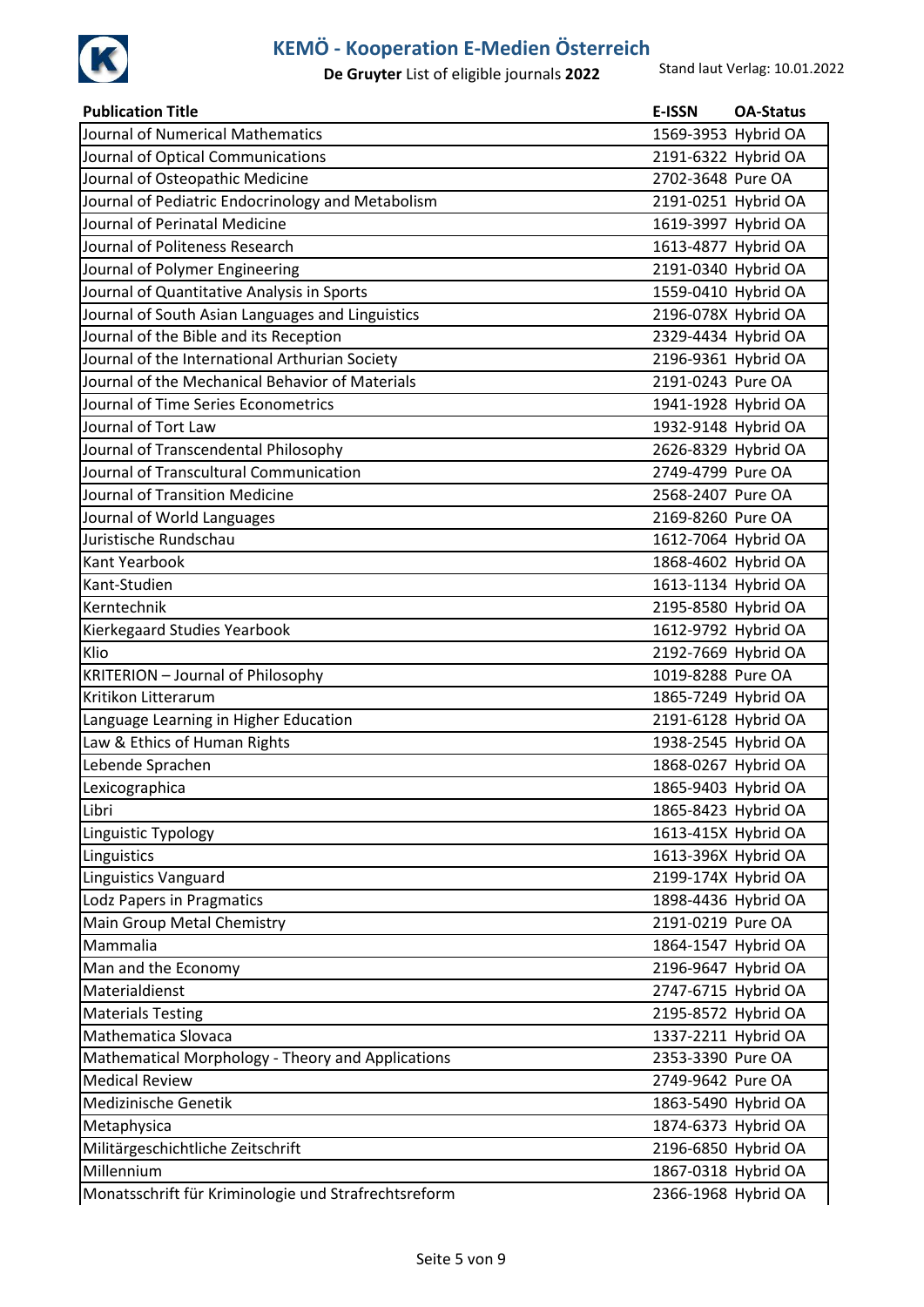

| <b>Publication Title</b>                                              | <b>E-ISSN</b>       | <b>OA-Status</b> |
|-----------------------------------------------------------------------|---------------------|------------------|
| Monte Carlo Methods and Applications                                  | 1569-3961 Hybrid OA |                  |
| Moral Philosophy and Politics                                         | 2194-5624 Hybrid OA |                  |
| Multicultural Learning and Teaching                                   | 2161-2412 Hybrid OA |                  |
| Multilingua                                                           | 1613-3684 Hybrid OA |                  |
| <b>Multimodal Communication</b>                                       | 2230-6587 Hybrid OA |                  |
| Muslim World Journal of Human Rights                                  | 1554-4419 Hybrid OA |                  |
| Naharaim                                                              | 1862-9156 Hybrid OA |                  |
| Nanofabrication                                                       | 2299-680X Pure OA   |                  |
| Nanophotonics                                                         | 2192-8614 Pure OA   |                  |
| Nanotechnology Reviews                                                | 2191-9097 Pure OA   |                  |
| Neue Zeitschrift für Systematische Theologie und Religionsphilosophie | 1612-9520 Hybrid OA |                  |
| Neuroforum                                                            | 2363-7013 Hybrid OA |                  |
| <b>New Global Studies</b>                                             | 1940-0004 Hybrid OA |                  |
| Nietzscheforschung                                                    | 2191-9259 Hybrid OA |                  |
| Nietzsche-Studien                                                     | 1613-0790 Hybrid OA |                  |
| <b>Noise Mapping</b>                                                  | 2084-879X Pure OA   |                  |
| Nonautonomous Dynamical Systems                                       | 2353-0626 Pure OA   |                  |
| Nonlinear Engineering                                                 | 2192-8029 Pure OA   |                  |
| Nonprofit Policy Forum                                                | 2154-3348 Pure OA   |                  |
| Nordic Pulp & Paper Research Journal                                  | 2000-0669 Hybrid OA |                  |
| Online Media and Global Communication                                 | 2749-9049 Pure OA   |                  |
| Open Agriculture                                                      | 2391-9531 Pure OA   |                  |
| Open Anthropological Research                                         | 2657-4233 Pure OA   |                  |
| Open Archaeology                                                      | 2300-6560 Pure OA   |                  |
| Open Astronomy                                                        | 2543-6376 Pure OA   |                  |
| Open Chemistry                                                        | 2391-5420 Pure OA   |                  |
| Open Computer Science                                                 | 2299-1093 Pure OA   |                  |
| <b>Open Cultural Studies</b>                                          | 2451-3474 Pure OA   |                  |
| <b>Open Economics</b>                                                 | 2451-3458 Pure OA   |                  |
| <b>Open Education Studies</b>                                         | 2544-7831 Pure OA   |                  |
| <b>Open Engineering</b>                                               | 2391-5439 Pure OA   |                  |
| Open Geosciences                                                      | 2391-5447 Pure OA   |                  |
| Open Health                                                           | 1544-9826 Pure OA   |                  |
| <b>Open Information Science</b>                                       | 2451-1781 Pure OA   |                  |
| Open Life Sciences                                                    | 2391-5412 Pure OA   |                  |
| <b>Open Linguistics</b>                                               | 2300-9969 Pure OA   |                  |
| Open Management                                                       | 2451-344X Pure OA   |                  |
| <b>Open Mathematics</b>                                               | 2391-5455 Pure OA   |                  |
| Open Medicine                                                         | 2391-5463 Pure OA   |                  |
| <b>Open Military Studies</b>                                          | 2545-3254 Pure OA   |                  |
| Open Philosophy                                                       | 2543-8875 Pure OA   |                  |
| <b>Open Physics</b>                                                   | 2391-5471 Pure OA   |                  |
| <b>Open Political Science</b>                                         | 2543-8042 Pure OA   |                  |
| Open Psychology                                                       | 2543-8883 Pure OA   |                  |
| <b>Open Statistics</b>                                                | 2657-3601 Pure OA   |                  |
| Open Theology                                                         | 2300-6579 Pure OA   |                  |
| Open Veterinary Science                                               | 2544-8951 Pure OA   |                  |
| ORDO                                                                  | 2366-0481 Hybrid OA |                  |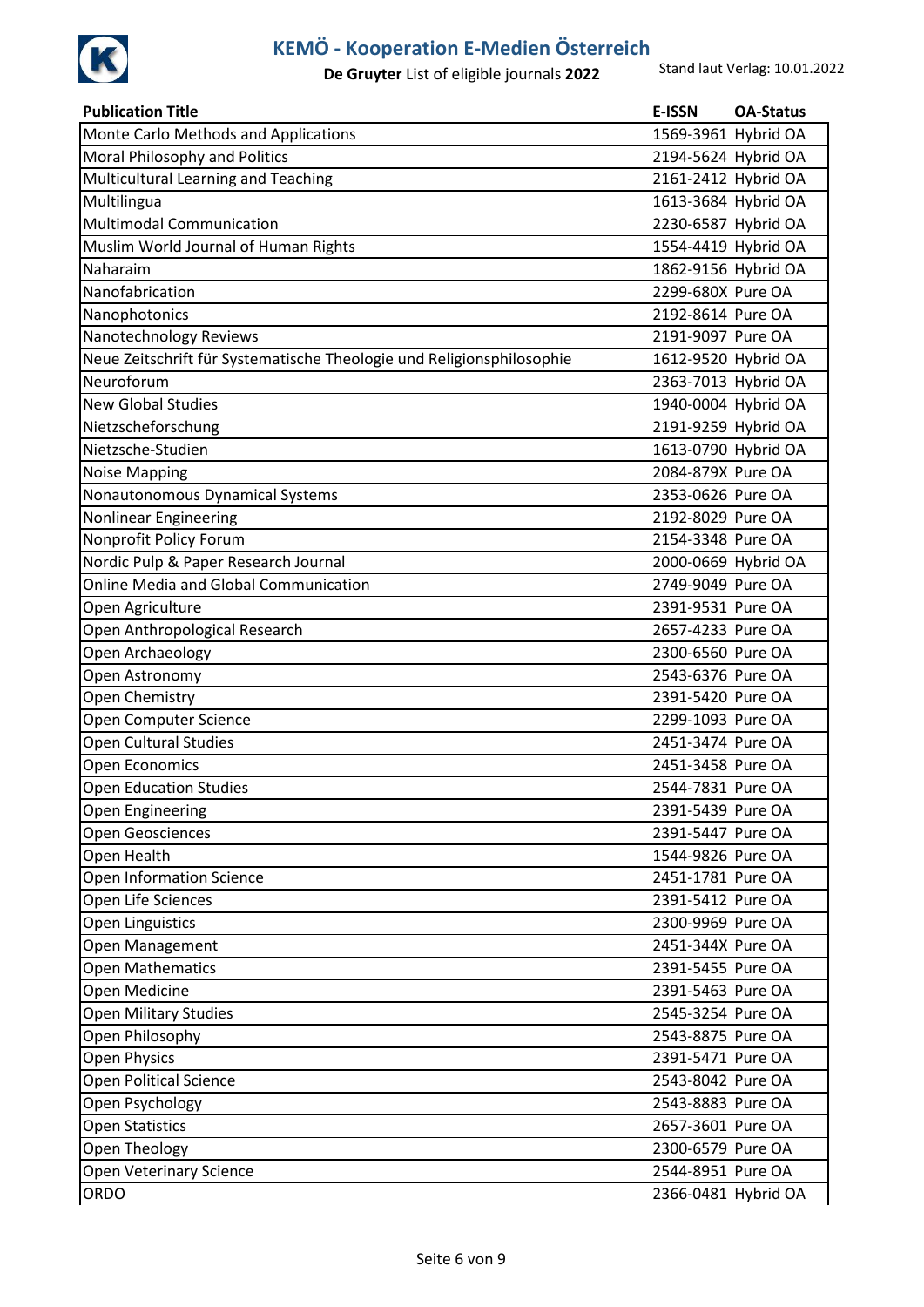

| <b>Publication Title</b>                                                        | <b>E-ISSN</b>       | <b>OA-Status</b>     |
|---------------------------------------------------------------------------------|---------------------|----------------------|
| Orientalistische Literaturzeitung                                               | 2196-6877 Hybrid OA |                      |
| Paladyn, Journal of Behavioral Robotics                                         | 2081-4836 Pure OA   |                      |
| Peace Economics, Peace Science and Public Policy                                | 1554-8597 Hybrid OA |                      |
| Peptidomics                                                                     | 2084-7203 Pure OA   |                      |
| Perspektiven der Wirtschaftspolitik                                             | 1468-2516 Hybrid OA |                      |
| Pharmaceutical Technology in Hospital Pharmacy                                  | 2365-242X Pure OA   |                      |
| Philologus                                                                      | 2196-7008 Hybrid OA |                      |
| Phonetica                                                                       | 1423-0321 Hybrid OA |                      |
| <b>Physical Sciences Reviews</b>                                                | 2365-659X Hybrid OA |                      |
| Pleura and Peritoneum                                                           | 2364-768X Pure OA   |                      |
| Pólemos                                                                         | 2036-4601 Hybrid OA |                      |
| Poznan Studies in Contemporary Linguistics                                      | 1897-7499 Hybrid OA |                      |
| <b>Practical Metallography</b>                                                  | 2195-8599 Hybrid OA |                      |
| Praehistorische Zeitschrift                                                     | 1613-0804 Hybrid OA |                      |
| Preservation, Digital Technology & Culture (PDT&C)                              | 2195-2965 Hybrid OA |                      |
| Probus                                                                          | 1613-4079 Hybrid OA |                      |
| Pteridines                                                                      | 2195-4720 Pure OA   |                      |
| <b>Public Health Forum</b>                                                      | 1876-4851 Hybrid OA |                      |
| Public History Weekly                                                           | 2197-6376 Pure OA   |                      |
| <b>Pure and Applied Chemistry</b>                                               | 1365-3075 Hybrid OA |                      |
| Quellen und Forschungen aus italienischen Archiven und Bibliotheken             |                     | 1865-8865 Diamond OA |
| Radiochimica Acta                                                               | 2193-3405 Hybrid OA |                      |
| Random Operators and Stochastic Equations                                       | 1569-397X Hybrid OA |                      |
| Restaurator. International Journal for the Preservation of Library and Archival |                     |                      |
| Material                                                                        | 1865-8431 Hybrid OA |                      |
| <b>Review of Economics</b>                                                      | 2366-035X Hybrid OA |                      |
| Review of Law & Economics                                                       | 1555-5879 Hybrid OA |                      |
| <b>Review of Marketing Science</b>                                              | 1546-5616 Hybrid OA |                      |
| Review of Middle East Economics and Finance                                     | 1475-3693 Hybrid OA |                      |
| <b>Review of Network Economics</b>                                              | 1446-9022 Hybrid OA |                      |
| Reviews in Analytical Chemistry                                                 | 2191-0189 Pure OA   |                      |
| Reviews in Chemical Engineering                                                 | 2191-0235 Hybrid OA |                      |
| Reviews in Inorganic Chemistry                                                  | 2191-0227 Hybrid OA |                      |
| Reviews in the Neurosciences                                                    | 2191-0200 Hybrid OA |                      |
| REVIEWS ON ADVANCED MATERIALS SCIENCE                                           | 1605-8127 Pure OA   |                      |
| Reviews on Environmental Health                                                 | 2191-0308 Hybrid OA |                      |
| Rhetorik                                                                        | 1865-9160 Hybrid OA |                      |
| Rheumatology and Immunology Research                                            | 2719-4523 Pure OA   |                      |
| Rhizomata                                                                       | 2196-5110 Hybrid OA |                      |
| Romanistisches Jahrbuch                                                         | 1613-0413 Hybrid OA |                      |
| Russian Journal of Numerical Analysis and Mathematical Modelling                | 1569-3988 Hybrid OA |                      |
| <b>SATS</b>                                                                     | 1869-7577 Hybrid OA |                      |
| Scandinavian Journal of Pain                                                    | 1877-8879 Hybrid OA |                      |
| Science and Engineering of Composite Materials                                  | 2191-0359 Pure OA   |                      |
| Scientia Poetica                                                                | 1868-9418 Hybrid OA |                      |
| Semiotica                                                                       | 1613-3692 Hybrid OA |                      |
| SIRIUS - Zeitschrift für Strategische Analysen                                  | 2510-2648 Pure OA   |                      |
| Sociolinguistica                                                                | 1865-939X Hybrid OA |                      |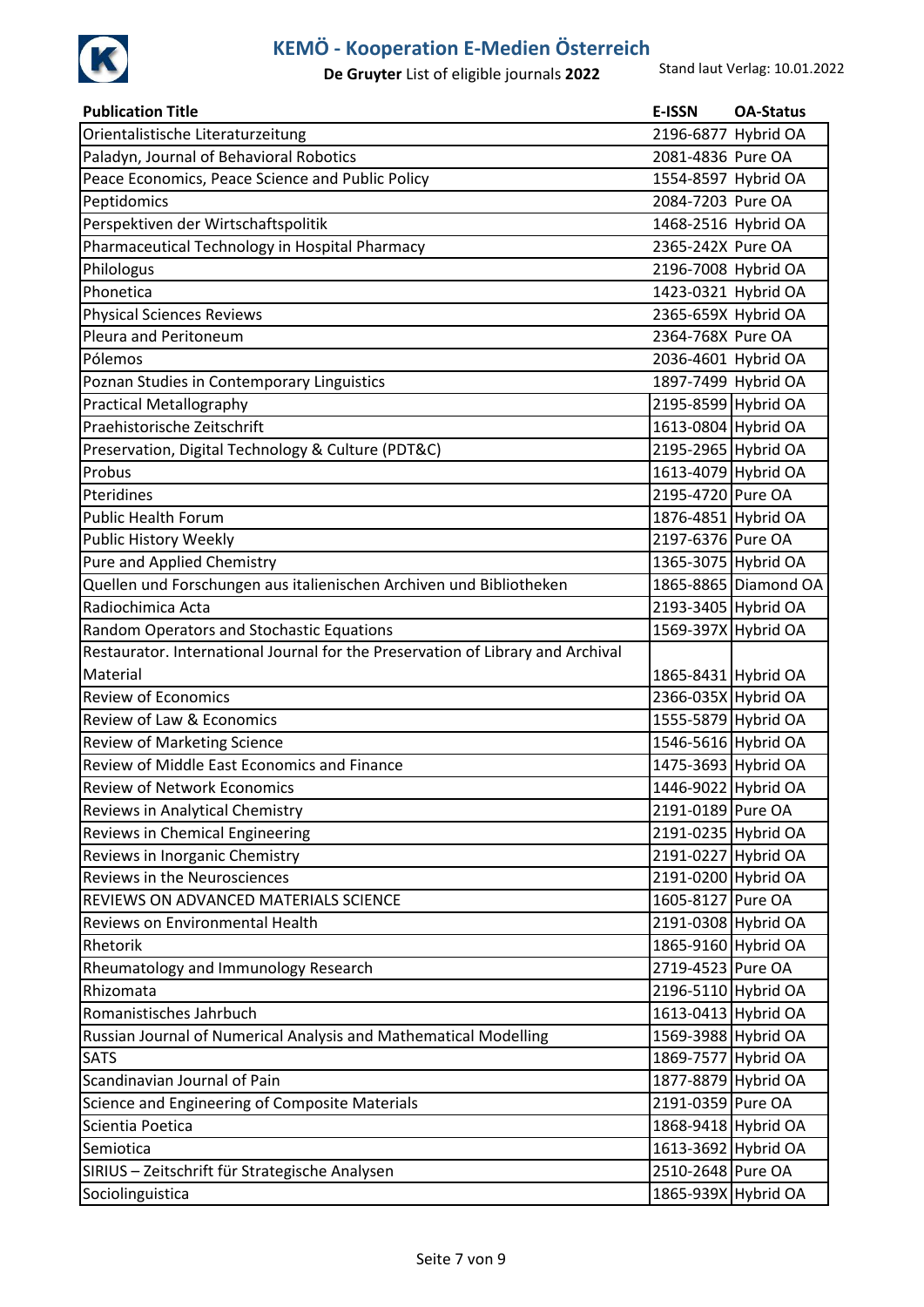

| <b>Publication Title</b>                                                        | E-ISSN              | <b>OA-Status</b> |
|---------------------------------------------------------------------------------|---------------------|------------------|
| Soziale Systeme                                                                 | 2366-0473 Hybrid OA |                  |
| Sozialer Sinn                                                                   | 2366-0228 Hybrid OA |                  |
| Soziologische Revue                                                             | 2196-7024 Hybrid OA |                  |
| <b>Special Matrices</b>                                                         | 2300-7451 Pure OA   |                  |
| <b>Spiritual Care</b>                                                           | 2365-8185 Hybrid OA |                  |
| Sport und Gesellschaft                                                          | 2366-0465 Hybrid OA |                  |
| Statistical Applications in Genetics and Molecular Biology                      | 1544-6115 Hybrid OA |                  |
| <b>Statistical Communications in Infectious Diseases</b>                        | 1948-4690 Hybrid OA |                  |
| <b>Statistics &amp; Risk Modeling</b>                                           | 2196-7040 Hybrid OA |                  |
| <b>Statistics, Politics and Policy</b>                                          | 2151-7509 Hybrid OA |                  |
| <b>Stochastics and Quality Control</b>                                          | 2367-2404 Hybrid OA |                  |
| Studies in Hispanic and Lusophone Linguistics                                   | 2199-3386 Hybrid OA |                  |
| <b>Studies in Nonlinear Dynamics &amp; Econometrics</b>                         | 1558-3708 Hybrid OA |                  |
| STUF - Language Typology and Universals                                         | 2196-7148 Hybrid OA |                  |
| <b>Tenside Surfactants Detergents</b>                                           | 2195-8564 Hybrid OA |                  |
| <b>Text &amp; Talk</b>                                                          | 1860-7349 Hybrid OA |                  |
| The African Book Publishing Record                                              | 1865-8717 Hybrid OA |                  |
| The B.E. Journal of Economic Analysis & Policy                                  | 1935-1682 Hybrid OA |                  |
| The B.E. Journal of Macroeconomics                                              | 1935-1690 Hybrid OA |                  |
| The B.E. Journal of Theoretical Economics                                       | 1935-1704 Hybrid OA |                  |
| The Economists' Voice                                                           | 1553-3832 Hybrid OA |                  |
| The Forum                                                                       | 1540-8884 Hybrid OA |                  |
| The International Journal of Biostatistics                                      | 1557-4679 Hybrid OA |                  |
| The Linguistic Review                                                           | 1613-3676 Hybrid OA |                  |
| The Philosophy of Humor Yearbook                                                | 2698-718X Hybrid OA |                  |
| Theoretical Inquiries in Law                                                    | 1565-3404 Hybrid OA |                  |
| <b>Theoretical Linguistics</b>                                                  | 1613-4060 Hybrid OA |                  |
| tm - Technisches Messen                                                         | 2196-7113 Hybrid OA |                  |
| <b>Topological Algebra and its Applications</b>                                 | 2299-3231 Pure OA   |                  |
| Translational Neuroscience                                                      | 2081-6936 Pure OA   |                  |
| <b>Trends in Classics</b>                                                       | 1866-7481 Hybrid OA |                  |
| Turkish Journal of Biochemistry                                                 | 1303-829X Pure OA   |                  |
| Wittgenstein-Studien                                                            | 1868-7458 Hybrid OA |                  |
| Yearbook for Eastern and Western Philosophy                                     | 2196-5897 Hybrid OA |                  |
| Yearbook for European Jewish Literature Studies                                 | 2196-6257 Hybrid OA |                  |
| <b>Yearbook of Phraseology</b>                                                  | 1868-6338 Hybrid OA |                  |
| Yearbook of the German Cognitive Linguistics Association                        | 2197-2796 Hybrid OA |                  |
| Zeitschrift der Savigny-Stiftung für Rechtsgeschichte: Germanistische Abteilung | 2304-4861 Hybrid OA |                  |
| Zeitschrift der Savigny-Stiftung für Rechtsgeschichte: Kanonistische Abteilung  | 2304-4896 Hybrid OA |                  |
| Zeitschrift der Savigny-Stiftung für Rechtsgeschichte: Romanistische Abteilung  | 2304-4934 Hybrid OA |                  |
| Zeitschrift für Ägyptische Sprache und Altertumskunde                           | 2196-713X Hybrid OA |                  |
| Zeitschrift für Angewandte Linguistik                                           | 2190-0191 Hybrid OA |                  |
| Zeitschrift für Anglistik und Amerikanistik                                     | 2196-4726 Hybrid OA |                  |
| Zeitschrift für Antikes Christentum / Journal of Ancient Christianity           | 1612-961X Hybrid OA |                  |
| Zeitschrift für Assyriologie und Vorderasiatische Archäologie                   | 1613-1150 Hybrid OA |                  |
| Zeitschrift für celtische Philologie                                            | 1865-889X Hybrid OA |                  |
| Zeitschrift für das gesamte Genossenschaftswesen                                | 2366-0414 Hybrid OA |                  |
| Zeitschrift für die alttestamentliche Wissenschaft                              | 1613-0103 Hybrid OA |                  |
|                                                                                 |                     |                  |